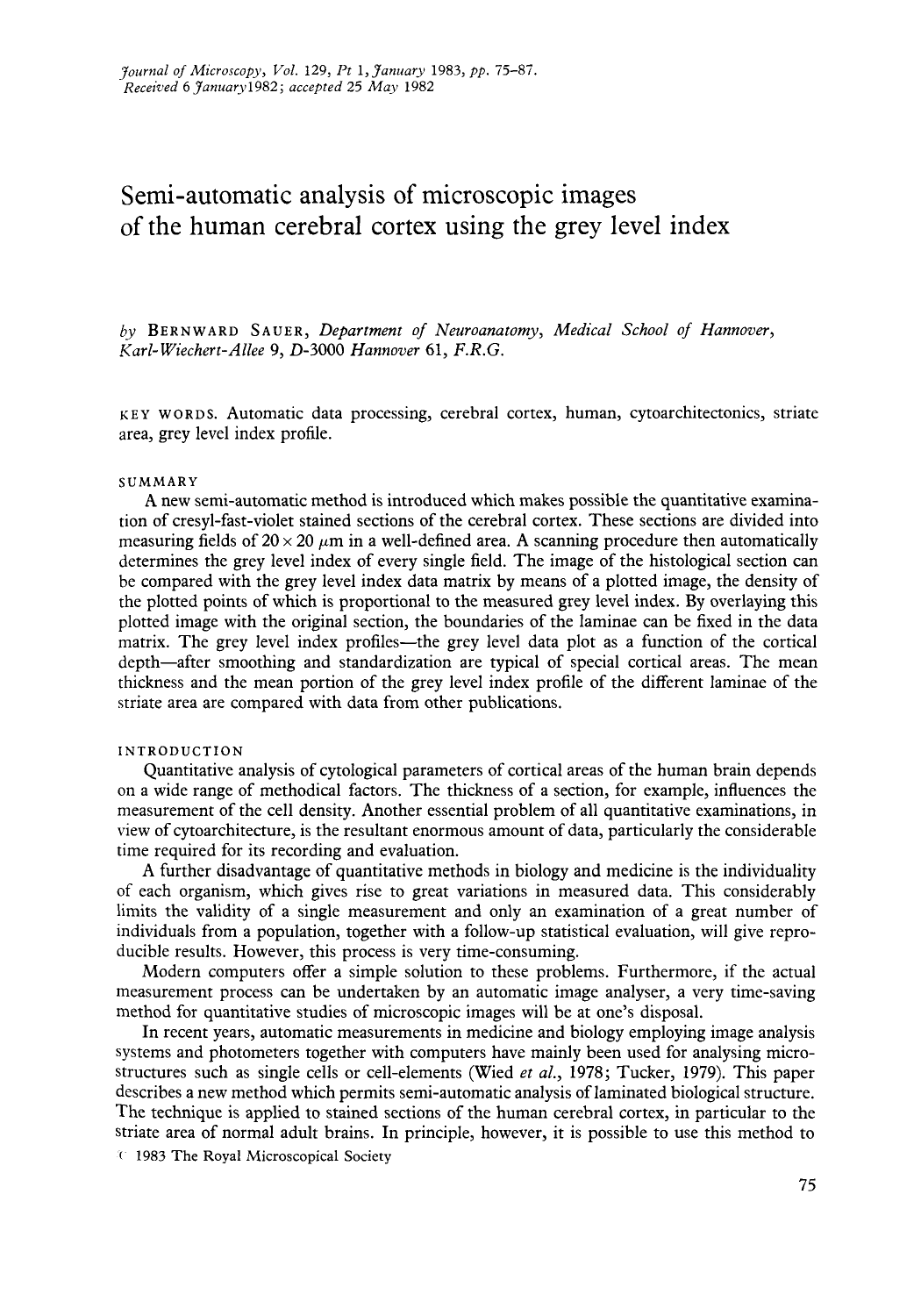analyse many two- and three-dimensional laminated structures, such as bone tissue, skin, bowel, etc.

When using an automatic measuring method, the capabilities of the image analyser must be taken into account. A useful parameter is the grey level index (GLI) defined by Schleicher *et al.*  (1 978) which has already been used successfully for demarcating and describing brain areas (Zilles *et al.,* 1980) and for analysing laminated structures of the striate area (Zilles & Schleicher, 1980).

## **MATERIAL**

Eleven brains were selected as being normative according to the following criteria : adult brains not older than 60 years, no cerebral causes of death, no neurological or psychiatric diseases, and no pathological findings. Blocks of striate area of about *212* cm in size were cut from the cortex of formalin-fured brains and embedded in paraffin. These blocks were cut into sections  $10-40 \mu m$  thick using a Leitz-Mikrotome, and were alternately stained with cresyl-fast-violet according to Nissl, silver-impregnated and myelin sheath stained. Some eight to twelve sections per brain were used for quantitative analyses to reduce the influence of intra-individual variability.

#### **METHOD**

## *Measuring equipment*

The layout of the technical equipment is shown in Fig. 1. **An** image analyser (Microvideomat 11, Zeiss, Oberkochen) is used to calculate the GLI from an image signal picked up by a television camera. This camera receives the contents of the image from the beam of a microscope (Zeiss Photomicroscope) with a scanning stage. **A** photomicroscope with a Planapo 63/1.4 oil immersion objective, a 1.3-fold aperture and a twofold optovar is used, which enables a photograph to be taken before every measurement of the analysed cortex part; this is of great import-



**Fig. 1.** Schematic arrangement of the equipment for the automatic measuring method.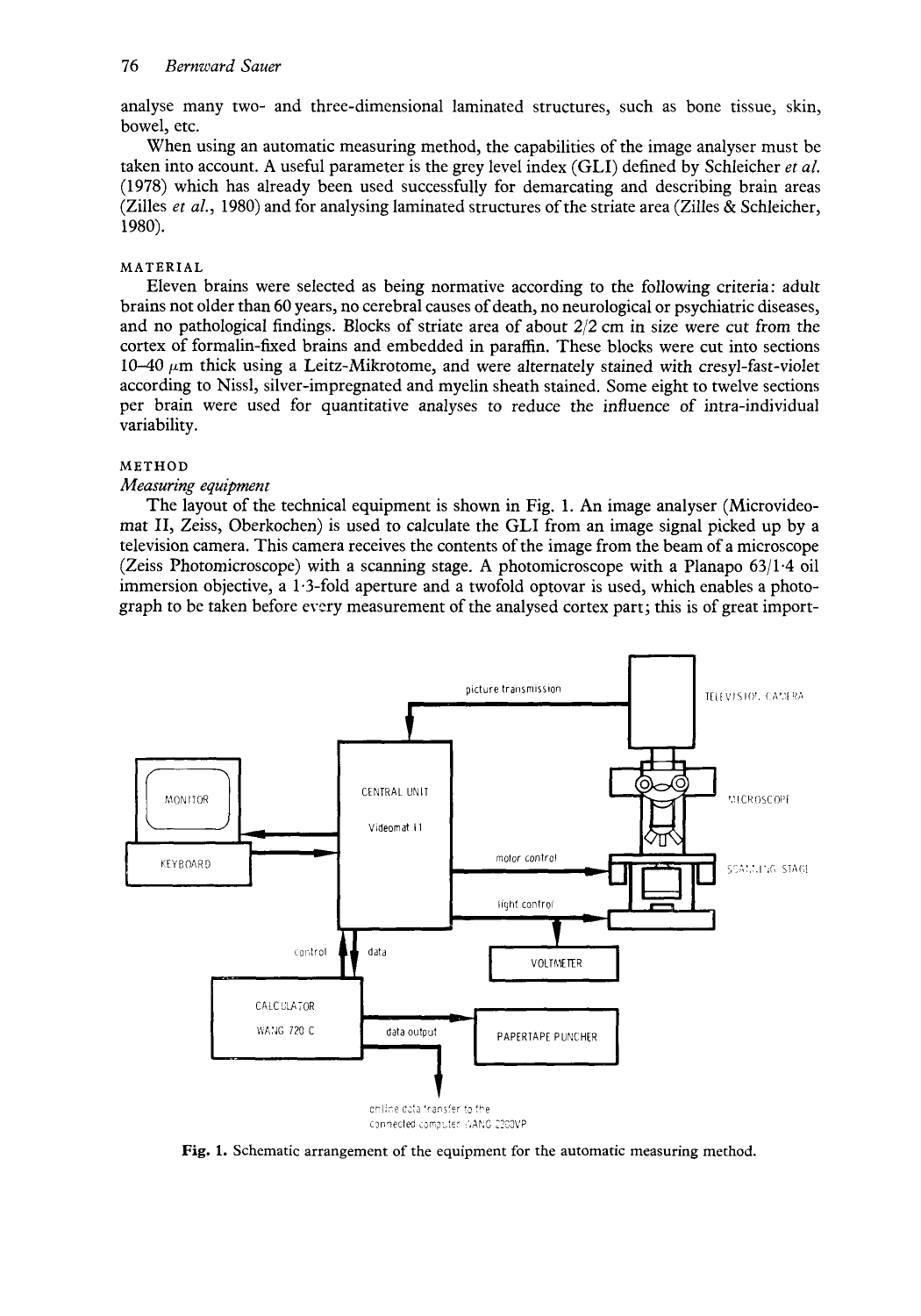ance for the later retrieval of the examined part. The complete system is controlled by a programmable calculator (Wang 720C). The data recalled from the image analyser are either punched out on paper tape or fed into a computer by online data transmission. This computer (Wang 2200 VP) evaluates the data obtained from the measuring equipment described above and shows the results on a graphic display.

### *Aspects of quantificatioi:*

The described equipment enables the measurement of cresyl-fast-violet stained cortical sections of the human brain. Each section is divided into a grid-like arrangement of measuring fields (Fig. 2) (Schleicher *et al.*, 1978; Zilles *et al.*, 1978) and the GLI is determined for every field. The threshold of the image analyser should be adjusted in such a way that the GLI essentially indicates the projected area of those stained neurons in a measured field which are visible in the area of depth of focus of the microscope. If the edges of the measured fields are exactly parallel and vertical to the surface of the cortex, one value for one row can be obtained by adding and calculating the mean value of this row (the rows should be parallel and the columns vertical to the surface of the brain). If the same procedure is undertaken for all rows and if the resulting GLI-data are plotted as a function of cortical depth (the distance to the cortical



Fig. 2. Microphotograph of the striate area  $(20 \mu m)$  serial section, cresyl-fast-violet staining). The analysed cortex part is demarcated and partially divided into measuring fields  $20 \times 20 \mu m$  in size. The GLI is determined for every measuring field by the instruments shown in Fig. 1.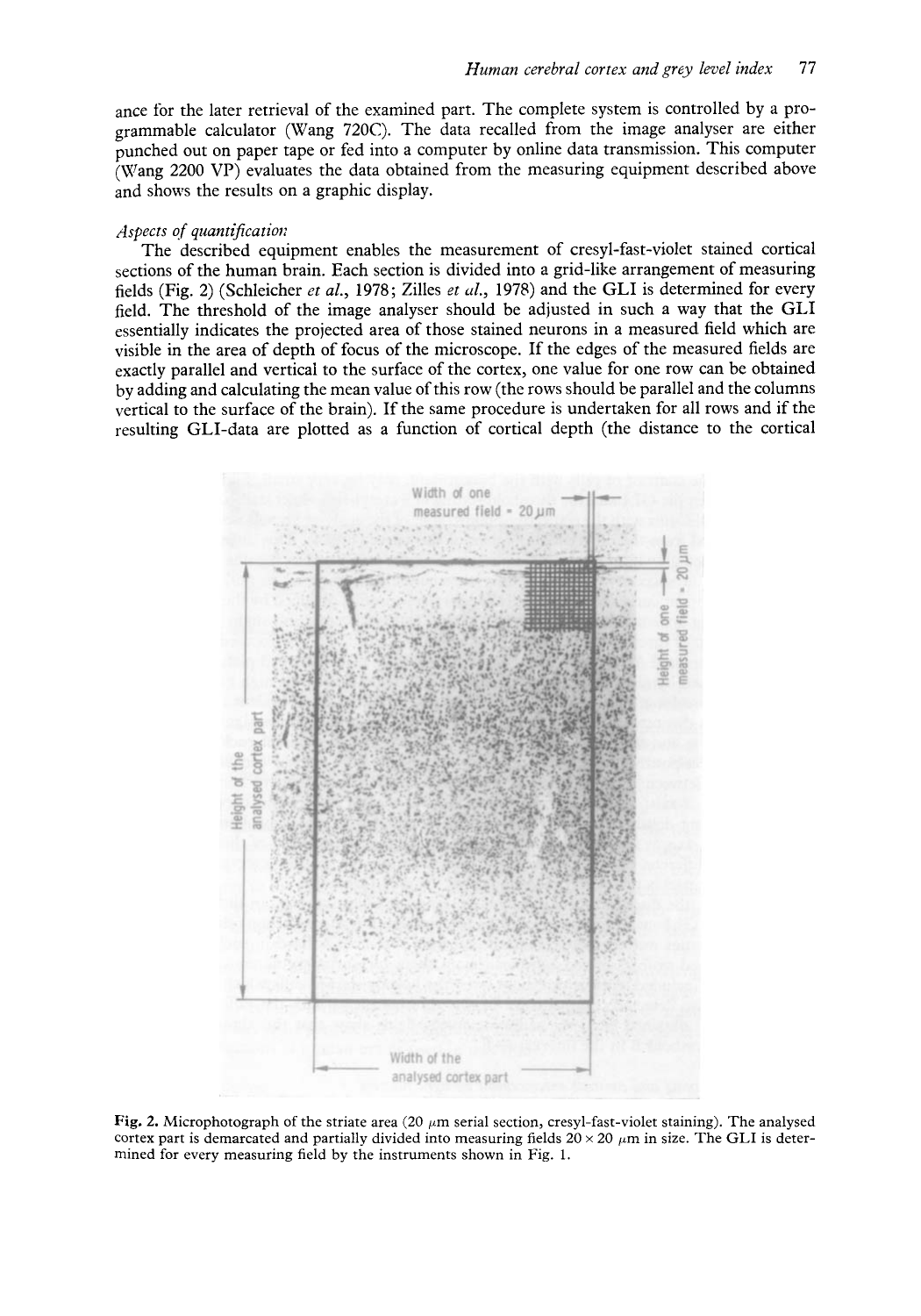surface), a GLI profile of the cortex of the examined section will be obtained. If the GLIs of the rows of a cortical structure (i.e. one lamina) are summarized in a certain way, the result of the described procedure is one value for one structure. Thus, different structures can be compared with one another as well as with the same structures of other parts of the cortex.

# *Grey level index*

The central parameter in the following method is the grey level index (GLI). This is defined as the fraction (in per cent) of a specific image area, the grey level of which lies below a fixed threshold. This threshold is to set essentially to include the neurons. The image analyser used can only detect stained structures which differ from the background by a higher grey level. As cresyl-fast-violet mainly stains the riucleic acids, the nuclei of glia, neurons and pial and endothelial cells as well as the RNA-containing perikarya of the neurons are included. The areal extension of all latter structures correspond with the GLI. Presupposing that small vessels are randomly distributed and the areal fraction of glia nuclei is small, the differences in the GLI arise mainly from the total amount of neurons in the measured field. The influence of large vessels, resulting in a high GLI at this point, can be eliminated by selecting a cortical part without any larger vessels for the final analysis.

If quantitative measurements are to be reproducible, it is important that the grey threshold is set in a well-defined way. Since biological structures are not homogeneous, the intensity of staining, i.e. the contrast of cells with the background, may be very small. Figure **3** shows the relation between the GLI and the threshold setting of a cresyl-fast-violet stained section of the human cerebral cortex with the respective photographs of the analyser screen. Better information can be obtained from the differential quotient of this curve (Fig. **4).** This differential quotient curve, also called grey level histogram, indicates the difference between the number of detected picture points at successive optical density thresholds. Robertson *et al.* (1978) used such a differential quotient curve (calling it optical density/area profile) obtained by the Quantimet 720 image analysing system to grade cerebral gliomas. The first increase and slight decrease of this curve to the left of threshold A is caused by intensively-stained and well-focused structures. To the right of threshold A, the curve runs through an even to trough-shaped plateau  $(A-B)$ . This interval is caused by cells which are no longer so well-focused having a high grey level as well as less light-absorbing, well-focused cell particles. At threshold B, an evident turn is seen and the curve rises distinctly. Here the detection of the background becomes significant. If GLIthreshold-curves and their derivates (Fig. **4)** for cortex parts of different packing densities of cresyl-fast-violet-positive structures are compared, the typical plateau can be recognized in every curve. Between threshold A and B, the three differential quotient curves run almost parallel to the x-axis. In this discrimination interval the GLI/threshold curves (Fig.  $3$ ) for different packing densities of stained structures can be approximated by lines which almost intersect the x-axis at one point. However, this means that the relation of the GLIs between images with different packing densities of stained structures in this interval (A-B) in one selected cortex part is practically independent of the grey-threshold.

In practice, the discrimination threshold is set in the following way. In the selected cortex part in which GLI-measurements are to be undertaken, a few measuring fields with average nerve-cell-densities were chosen. The discrimination threshold is fixed in such a way that all well-focused and visibly stained cell-particles in these measuring fields are detected and no background is included. At this threshold level, the heavily stained cells which are slightly out of focus are also detected. Comparisons of this threshold-level with the differential quotient curves (Fig. 4) obtained from the same measuring fields show that this threshold is usually placed near threshold B in the interval A-B.

# *Influence of staining and contrast enhancement by light filtering*

Since all sections are stained by the same procedure, differences of section staining should be negligible. Above all, in one analysed cortex part of a section, which is only about  $1 \times 2$  mm in size, no staining differences are to be expected. Nevertheless, apparent staining differences of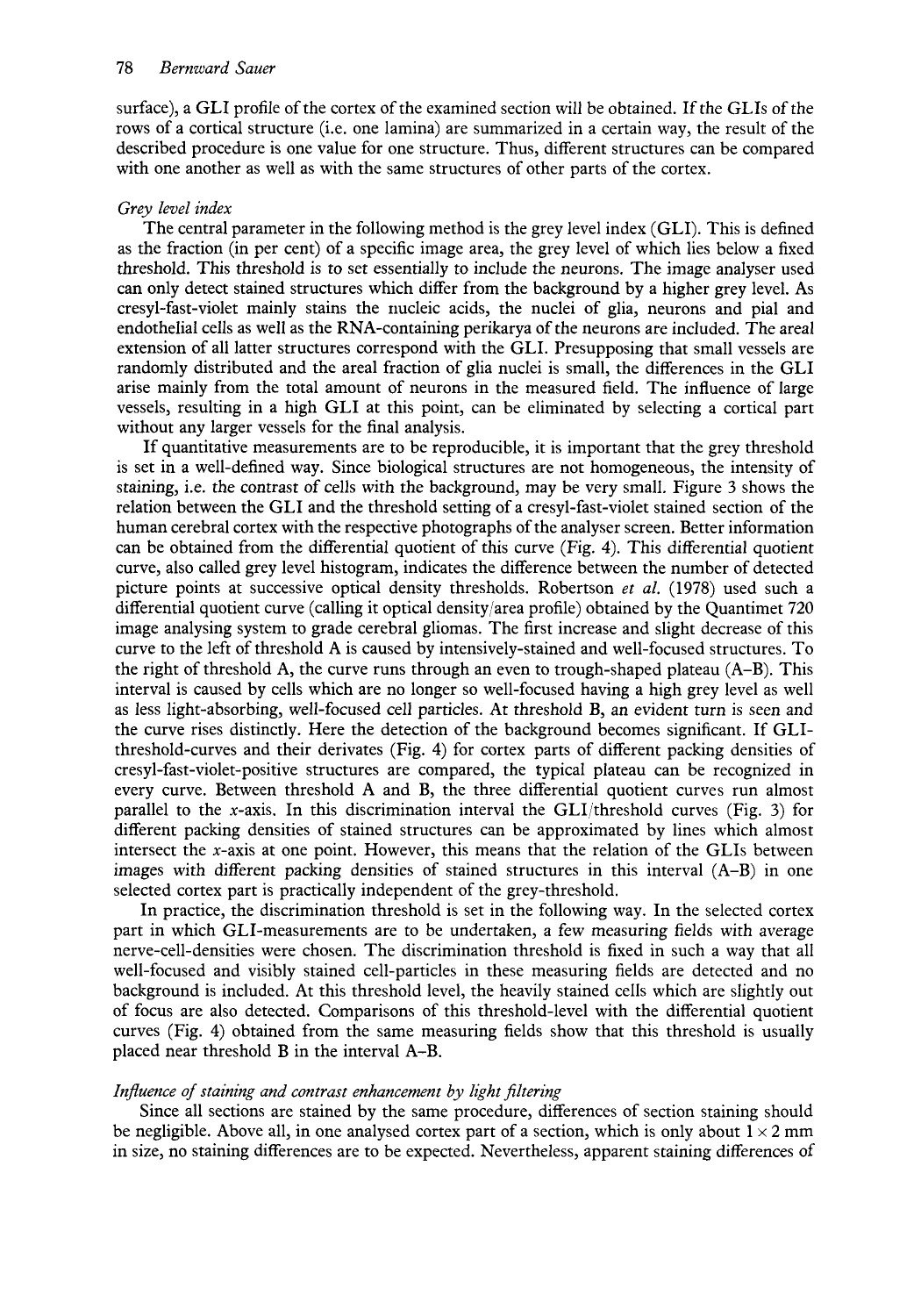

**Fig. 3.** GLI and the discrimination threshold. The grey level index is  $0^\circ$ , on discrimination threshold 0 (= black) and  $100\%$  on discrimination threshold 1000 (= white). The increasing curve indicates the amount of detected picture points at any discrimination threshold. Monitor images of the Micro-Videomat are shown at different thresholds (the light areas represent the detected image-parts).

different sections influence the shape of the differential quotient curve of the measuring field of the section in question. In heavily stained sections, the threshold for detecting the stained particles shifts to a lower level. Thus, the level for these particles and the background move apart and the curve in the threshold interval **A-B** decreases and forms a minimum. This means that the contrast between stained cells and background increases. However, when setting the threshold in the manner described above, it is always placed between the threshold levels **A**  and B of this section.

Figure 5 shows the differential quotient curves for different filter-wavelengths compared with unfiltered light. The contrast enhancement compared with unfiltered light is represented by a wide plateau behind a distinct increase caused by the detection of intensively stained particles. 550 nm has to be considered as an optimal filter-wavelength for the cresyl-fast-violet stained cortical sections of human brains used in this study.

## *Thickness of the section*

The thickness of cortical sections generally used in this study is 20  $\mu$ m. However, the method can also be applied to other thicknesses of sections (10–40  $\mu$ m), because the total thickness of sections in this range does not influence the results. This is due to the very small focal depth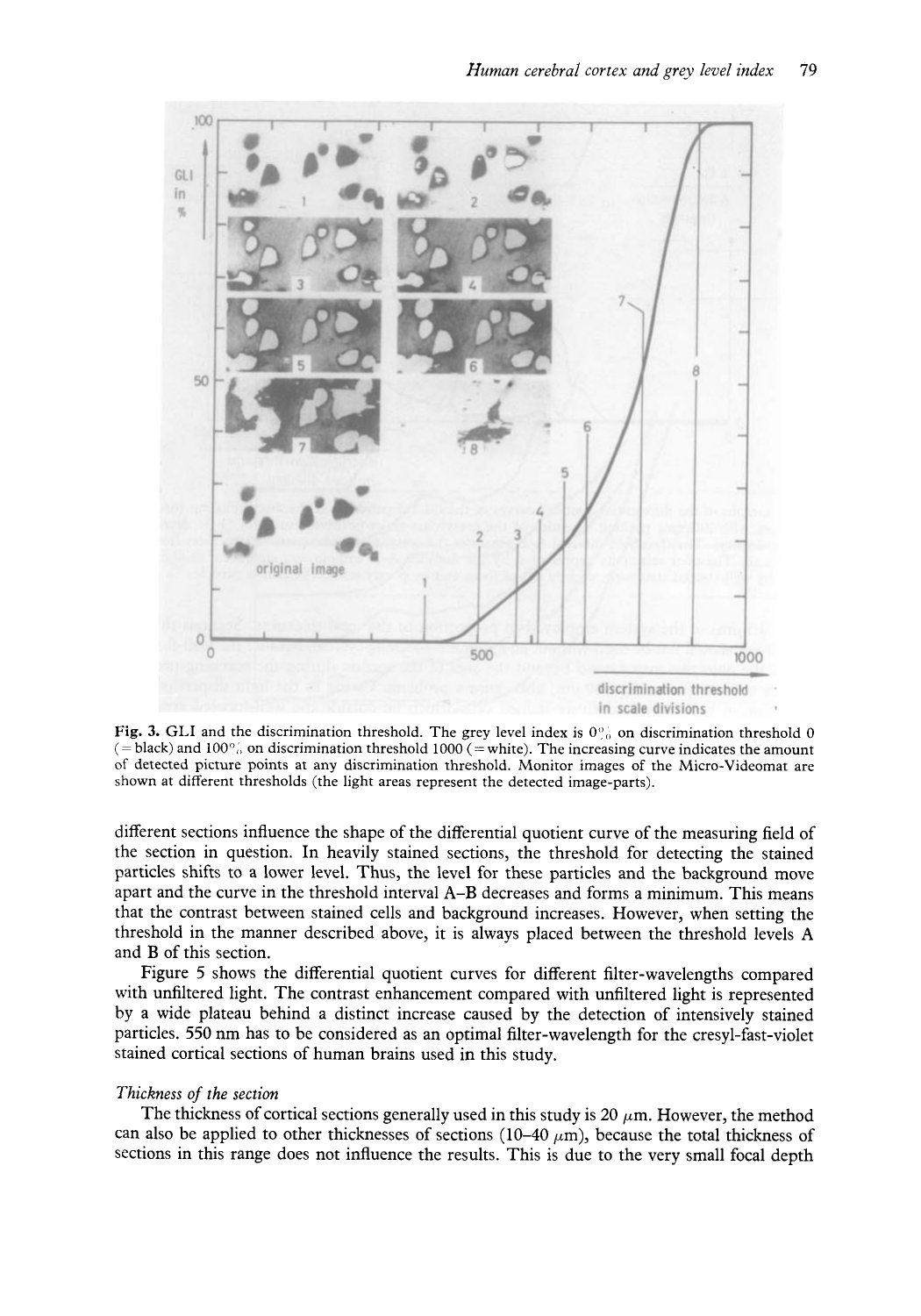

**Fig. 4.** Graphs of the differential quotient curves of the GLI dependent on the discrimination threshold of images with different packing densities of the cresyl-fast-violet-positive structures (1-3 : decreasing packing density). The threshold-interval **A-B** separates the cresyl-fast-violet-positive structures from the background. The poor selectivity represented by the distance **A-B** without any significant minimum is caused by well-stained structures slightly out of focus and by poorly stained perikarya particles.

(about  $0.5 \mu m$ ) of the system employed in proportion to the total thickness. Sections thinner than 10  $\mu$ m should not be used without an automatic focusing system, because the well-focused area of the objective may extend beyond the area of the section during the scanning-process. Thicker sections (more than 40  $\mu$ m) also cause a problem. Owing to the light dispersion and absorption of the many intensively-stained cells which lie outside the well-focused area, the background of areas which are crowded with stained cells will be considerably darker than the background which is lacking in cells. Thus, for such cell-dense fields, the discrimination threshold between a well-focused cell and the background shifts to darker grey levels. There is then the risk that the GLIs of the areas of high cell densities will be overestimated.

## *Measuring process control*

For quantitative examination of the human cerebral cortex, each measured field should be  $20/20 \mu m$  in size. This represents a compromise between high resolution and rapid measurement. One considerable period of time is that between the resetting of the scanning stage on to a new measuring field and the recall of the measured data from the analyser. The calculating time for data manipulations and process-controlling per single field is also considerable.

Using the period between resetting and recall for processing the data of the previous measurement, the total measuring time for one section could almost be halved. It was further reduced by a time-efficient programming of the calculator controlling the measuring process. Thus, nearly 7000 measuring fields can be measured every 10 min.

#### *Plotted image*

An essential aim of the examination of human cerebral cortex is to produce quantitative data on a single lamina. Exact demarcation of the laminae is only possible on the original slide using a microscope. Therefore, at this point of the analysis process, human decision by the investigator is necessary. The idea of the plotted image is to form a connection between the original image and the GLI-data matrix. Thus, the data matrix is reconverted into a black and white image by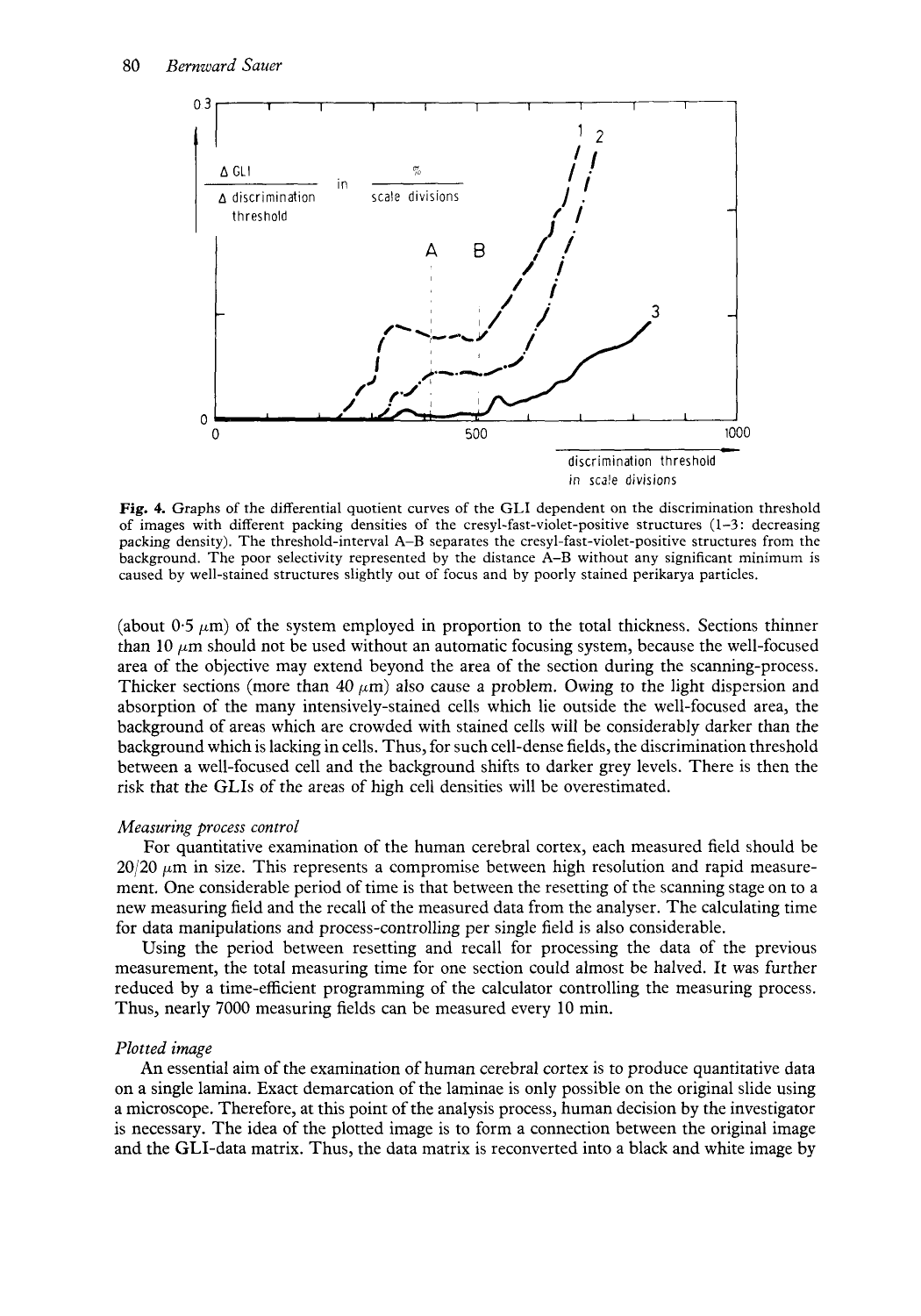

**Fig. 5.** Graphs of the differential quotient curves of the GLI dependent on the discrimination threshold using filters with different wavelengths in contrast to unfiltered light. Contrast enhancement is indicated by a wide distance between the first significant increase or peak in the left and the distinct increase in the right and a plateau or trough-shaped running of the curve in the latter interval.

means of the graphic screen and plotter of the Wang 2200 VP computer in such a way that low measuring data are associated with a light image area and the higher measuring data with a darker image area (Fig. 6A-C). To associate the twelve grey steps to all the measured data, the range, in which  $99\%$  of all measured GLIs are placed, is divided at twelve equidistant intervals and the GLIs of this interval are replaced by the corresponding step-element; larger GLI-data than that of the  $99\%$  level are replaced by the darkest step-element. For this purpose the distribution of the GLIs has to be determined previously.

Using a microscope with a drawing facility, the original section can be overlaid by the plotted image and the laminae can be transferred on to the data matrix. Here the row and column numbers can easily be counted and fed in to the computer. By marking significant Structures (e.g. vessels) on the plotted image, the investigator can use the neighbouring fibrestained sections as additional criteria for the demarcation of the laminae.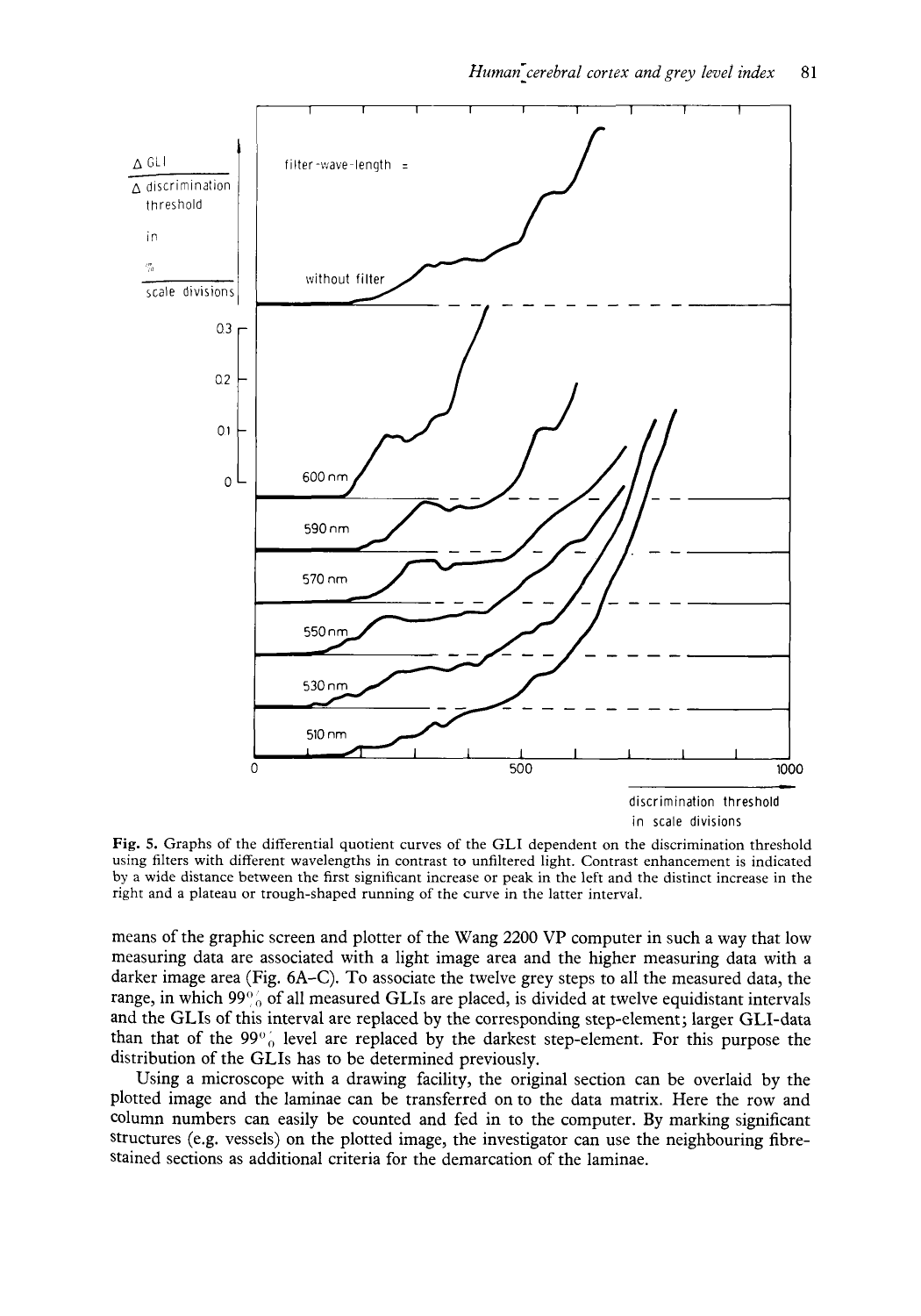

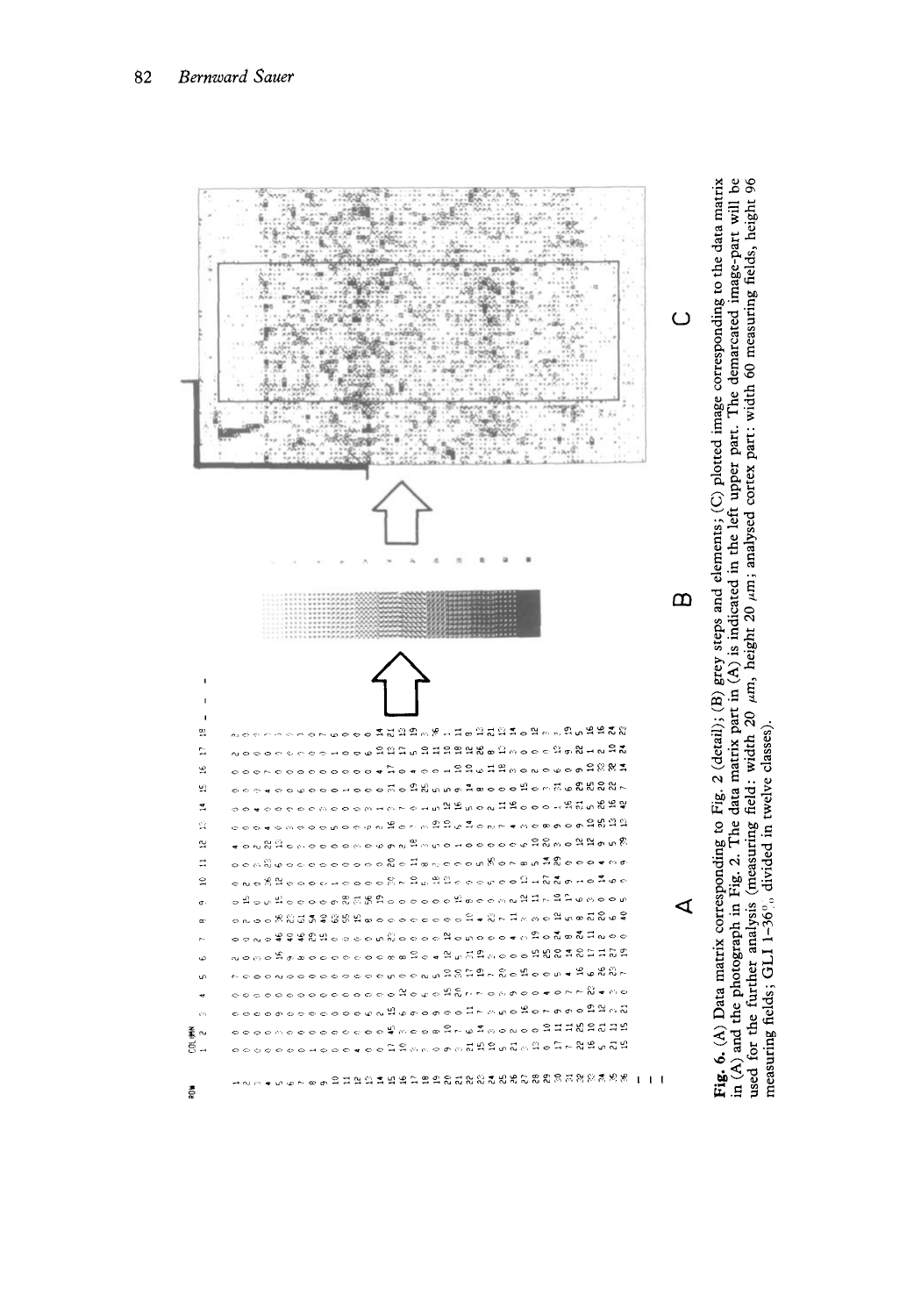# *GLI profile* and data *on the* laminae

**A** typical cortical profile is obtained by integrating the measured data of a row to a portion of the plotted image (Fig. *6C)* delimited previously in the plotted image, which does not show any disturbing vascular structures or histological processing errors, and by plotting them against the row number. Such an absolute data profile, however, depends on several very important facts, which will not be discussed further in this report, i.e. the different shrinkage of the sections during histological process, which influences the  $x$ -axis of the absolute data profile; the depth of focus of the optical equipment, the GLI increases as the depth of focus becomes greater ; and the grey level threshold-setting because there is a range of uncertainty which produces significant absolute but negligible relative alterations of the GLIs.

On the basis of these facts, it was decided to use only the relative GLI for quantitative analysis. Having made this decision, standardization must be developed. This standardization is carried out so that the area below the GLI profile as well as the thickness of the cortex are equal to 1, and thereby a considerably better comparison of different profiles can be made. Zilles & Schleicher (1980) used the same standardization for ontogenetic studies with the help of the GLI profile. For better orientation, the absolute scale of the x-axis is noted on the GLI profile (Fig. 7). Furthermore the profile is smoothed out to eliminate jumps in the profile which are of no significance. The smoothened total of row  $i(Z_i)$  results from the row totals  $R_j$  according to the following formula:

$$
Z_i\!=\!0\!\cdot\!1R_{i-2}\!+\!0\!\cdot\!6R_{i-1}\!+\!R_i\!+\!0\!\cdot\!6R_{i+1}\!+\!0\!\cdot\!1R_{i+2}
$$



0 0.5

-I-

1

**Fig. 7.** Computer print with GLI profile corresponding to the demarcated image part in Fig. 6C (area and length standardized; mean GLI of a measuring field in the evaluated cortex part:  $6.2\%$ ; thickness of the cortex: 1720  $\mu$ m; smoothing factors: 0.1-0.6-1-0.6-0.1). The boundaries of ten laminae are plotted in the graph.

0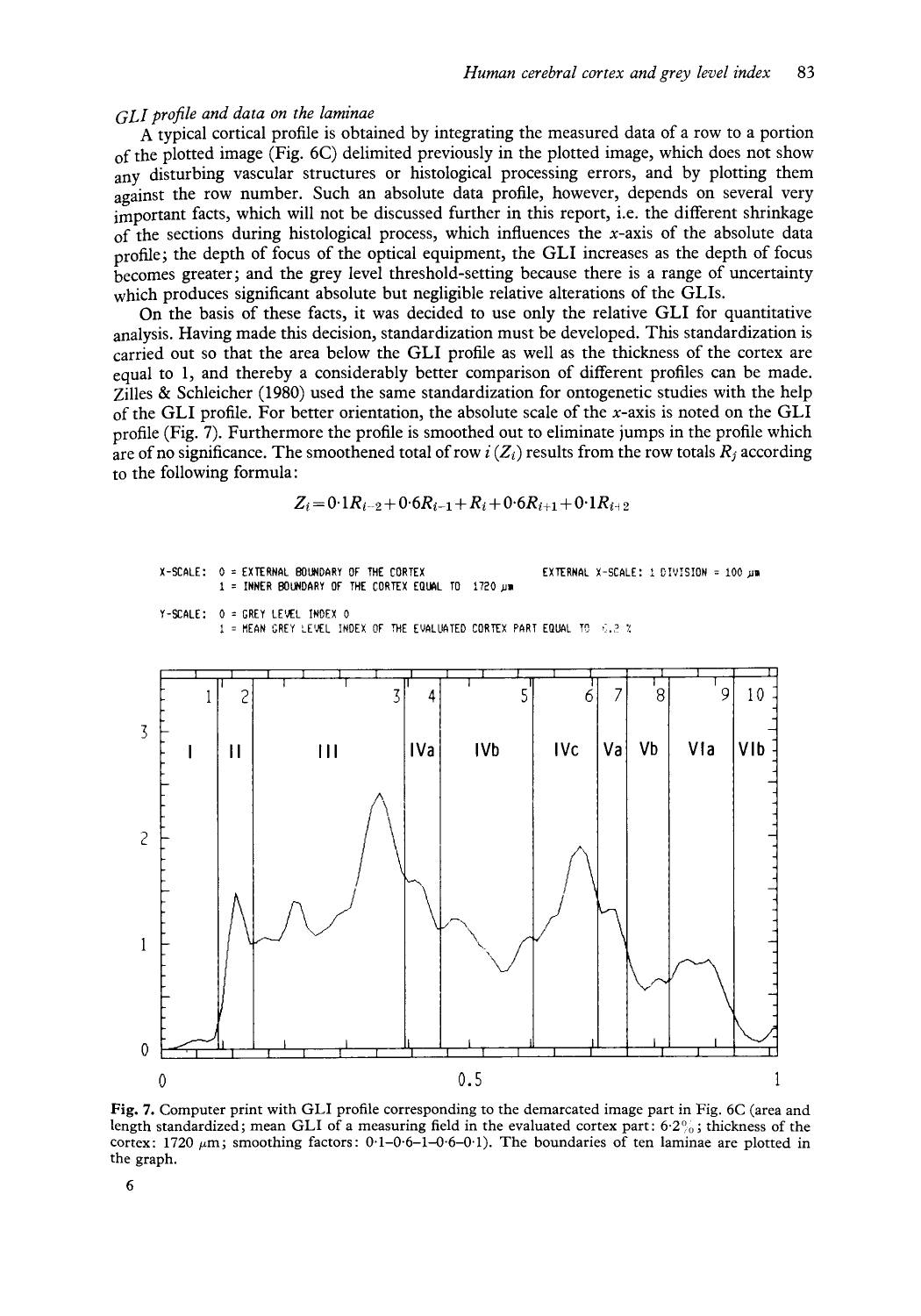The boundaries of the laminae determined in the plotted image by the investigator and fed to the computer are immediately plotted into the GLI profile (Fig. 7).

The computer also produces a print (Fig. 8) which indicates data for every lamina. The data given in the print were not calculated using the data from the smoothened but from the unsmoothened rows. This was to obtain better selectivity between the single laminae, because such a procedure always smoothens sharp transitions, an effect which is required for profile representation, while for the computation it will only lead to unnecessary mistakes. The calculated data are stored in an external data file and can be used for further analysis.

| LAMINA       |              | NO. OF ROWS |     |   |        |   |                |              |               |              | I ABS. THICKN. I REL. THICKN. I REL. PORTION I HEAN ABS. GLI I HEAN REL. GLI |    |       |
|--------------|--------------|-------------|-----|---|--------|---|----------------|--------------|---------------|--------------|------------------------------------------------------------------------------|----|-------|
|              |              | $5 - 12$    |     |   | 160 ม≡ |   | 9.30Z          |              | 0.49Z         |              | 0.33 z                                                                       |    | 0.053 |
| 11           | Ŧ.           | $13 - 17$   |     |   | 100 ม≌ | L | 5.81 $\chi$    | Ŧ            | $6.18 \times$ |              | 6.60Z                                                                        |    | 1.064 |
| $_{\rm III}$ | L            | $18 - 38$   |     | H | 420 பா | L | 24.41 %        |              | 35.73 %       | Ι.           | 9.07Z                                                                        | I. | 1.463 |
| IVa          | $\mathbf{I}$ | $39 - 43$   |     | H | 100 มต | L | $5.81 \, z$    | $\mathbf{I}$ | $8.25 \times$ | L            | $8.80 \times$                                                                | L  | 1.420 |
| IVb.         | L            | $44 - 56$   |     | Т | 260 um | L | $15.11 \times$ |              | $15.43\chi$   | $\mathbf{I}$ | 6.33Z                                                                        | Ŧ. | 1.020 |
| IVc.         | L            | $57 - 65$   |     |   | 180 µm | L | 10.46Z         |              | 15.52 %       | $\mathbf{I}$ | 9.197                                                                        | Ŧ. | 1.483 |
| Va           | L            | $66 - 69$   |     | I | 80 บπ  | L | 4.65 $\chi$    |              | $5.59 \times$ | L            | 7.45 %                                                                       |    | 1.202 |
| Vb.          | Ι            | $70 - 75$   |     | I | 120 թթ | L | 6.97Z          |              | 4.27Z         |              | 3.80Z                                                                        | L  | 0.613 |
| VIa          | L            | 76 -        | -84 | н | 180 µm | L | $10.46 \times$ | 1            | 7.66 %        |              | 4.54 Z                                                                       |    | 0.732 |
| VIb.         | L            | $85 - 90$   |     |   | 120 um | L | $6.97 \times$  |              | 0.82 Z        |              | 0.73Z                                                                        | Ŧ  | 0.118 |

Fig. 8. Computer list of the fraction quotas of the evaluated laminae corresponding to the GLI profile in Fig. 7. The rows contain: (1) The number of rows which determine this lamina. They are counted on the plotted image and fed into the program. (2) The absolute thickness of this lamina in micrometres. (3) The relative thickness of this lamina in per cent. That is the thickness of the lamina in relation to the total thickness of the cortex at this point. (4) The relative portion of the GLI profiles in per cent. The area under the grey level index profile always has the value 1. The relative portion indicates which percentage of the total area under the curve is taken by the lamina in question. The relative portion can also be obtained by multiplying the relative thickness by the mean relative GLI of the lamina. (5) The mean absolute GLI of the lamina. This is the mean GLI of all GLIs in this lamina. (6) The mean relative GLI of a lamina. The obtained mean absolute GLI of a lamina is related to the mean absolute GLI of the whole cortex part evaluated.

#### **RESULTS**

Figure 9 shows the mean values for the relative thickness and relative GLI of the GLI profile obtained from averages within individuals. At 1.46 and 1.57, respectively, lamina IVa and IVc have the highest mean relative GLI. This corresponds with the general opinion that, in the striate area, the inner granular lamina (lamina IVc) has the highest cell density. The GLI of lamina IVb corresponds almost exactly with the mean GLI of the total striate area. With the exception of the two marginal laminae I and VIb, lamina Vb shows a remarkably low mean relative GLI of 0.72. This corresponds with the subjective impression gained when examining a cresyl-fast-violet stained section of the striate area (Fig. 2). Lamina Vb is to be seen as a very light stripe.

## DISCUSSION

Although the grey level of a microscopically visible cell is of great importance for the determination of the GLI, this method is quite different from photometric measuring (Ryzen, 1956). The GLI is a real area portion, the extinction defines the demarcation of the area. A photometric procedure only defines the extinction value of a measuring field which in cresyl-fastviolet stained sections must have an analogous connection with the density of stained particles of this field. Here, however, differences in staining which can never be avoided completely are a substantial source of error. In the GLI-method the influence of staining can be compensated by a fitted threshold setting.

Haug (1955, 1958) used a quantitative method which utilizes the so-called 'grey cell coefficient', the ratio of total volume to cell volume, as a measuring dimension. The grey cell coefficient can be determined by a point-counting method, in which only the well-focused cell-parts in the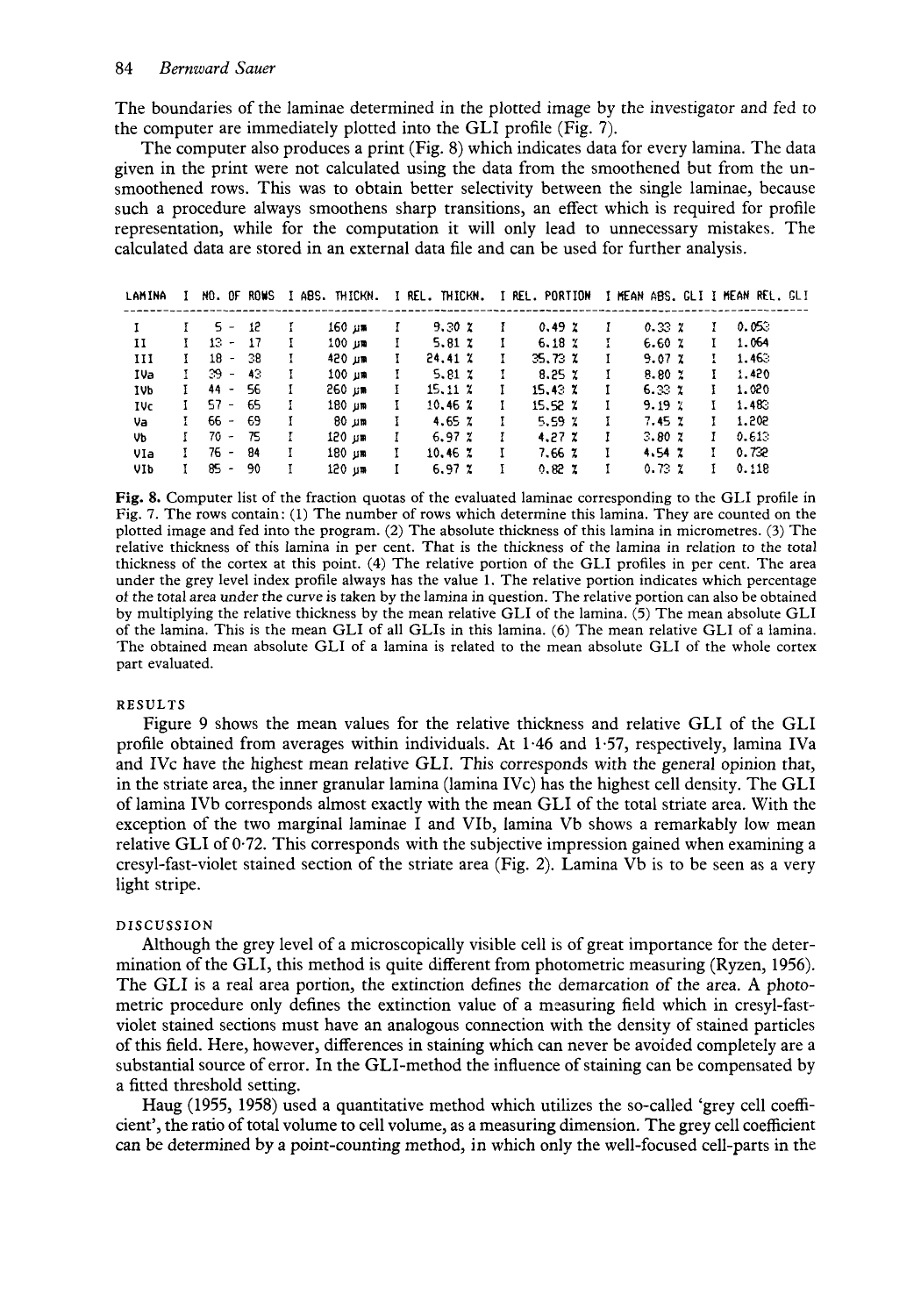

*Human cerebral cortex and grey level index* **85** 

**Fig. 9.** Profile of the mean GLIs of the laminae of the striate area. Bars indicate standard deviations between individuals.

image of a microscope are taken into account. The present method utilizing the GLI includes strong light-absorbing particles which are slightly out of focus. More recently, Haug (1979) developed a semi-automatic measuring method for evaluating layered tissue, in which the arrangement of measuring fields is similar to that used in this study. **As** the area of cells must be examined by planimetry using a magnetostrictive tableau and a cursur (MOP-System), this method is also very time-consuming. On the other hand, it results in quantitative information on the amount of nerve-cells and glia-cells and on nerve-cell-size-distribution in the different cell-layers of the cerebral cortex.

Although glia and nerve cells cannot be differentiated by the GLI-method and only relative GLI data related to the mean GLI of the whole analysed cortex part are examined, this procedure does offer a considerable advantage in that it is extremely time-saving in contrast to the non-automatic measurements used by Haug. Unfortunately, however, this saving of time also results in loss of information.

To compare the relative proportions of the thickness of the laminae in the striate area, the data of four publications were used (Table 1). The present data on laminae I, 11, Va-VIb correspond quite well with those of other publications. Only the values for lamina VI of LeRoy Conel (1967) and Filimonoff (1929) are considerably higher. LeRoy Conel examined a nonadult brain which may show positive differences from an adult brain. Since Filimonoff obtained his results from a single measurement, the difference can be explained by the great variability of the cortex. Just the inner laminae of the tops of the vaults can be tremendously thick (Bok, 1929).

The values given by v. Economo & Koskinas (1925) and Filimonoff (1929) for lamina IVa are higher than those found in the present study. On the other hand, the present data for lamina I11 are correspondingly higher so that the sums of I11 and IVa are in accordance with one another. This difference can be explained by variations in the boundary setting between laminae I11 and IVa. v. Economo & Koskinas (1925) fixed this boundary at the point where an evident increase in density in lamina I11 is to be seen. This boundary does not correspond with the one used in the present examinations. This boundary between I11 and IVa is mostly situated beyond the increase in density (Sauer, 1982). A similar explanation can be given for the differences seen for laminae IVb and IVc.

As the grey level index offers a new measurement value for quantitative estimations of the cortex, no directly comparable data on the cortical laminae are to be found in other publications.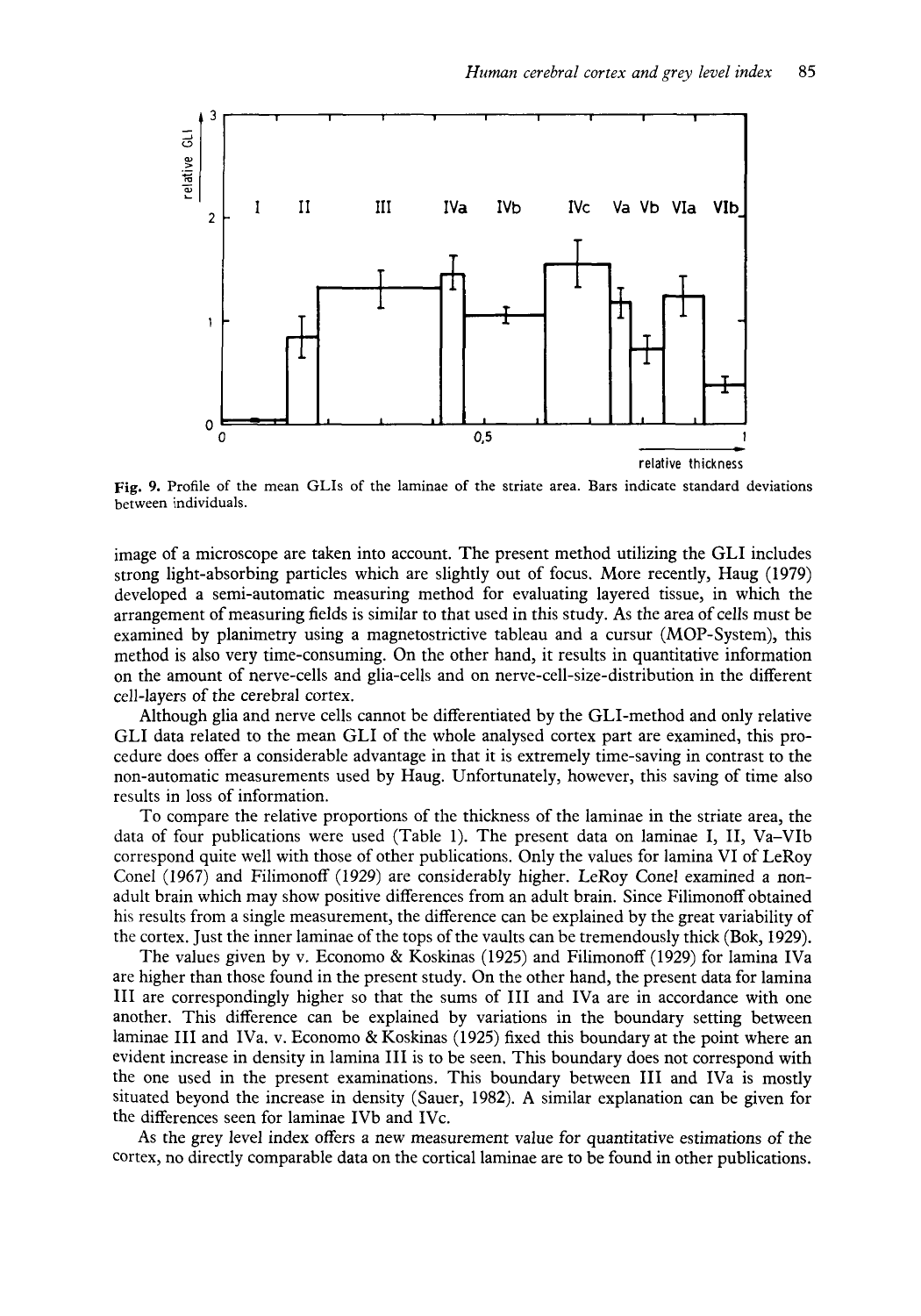**Table 1.** Comparison of the relative thickness of the laminae of the striate area published by different authors. v. Economo & Koskinas (1925) published data on the different positions of the cortical convolution (top, wall of convolution, etc.). For comparison only the two values for the wall of convolution were included, because in this area, the laminae are generally only minimally influenced by the fold. The data of Filimonoff (1929) were obtained from the striate area of the brain of a 30-year-old male. Haug (1958) gave findings from twenty different brains and thus the mean values were used for comparison. The findings of LeRoy Conel (1967) were obtained from the brain of a 6-year-old child. When the publications only gave absolute values, the relative values were calculated.

| Relative thickness $($ %) |                                      |                               |                     |                           |               |  |  |  |  |
|---------------------------|--------------------------------------|-------------------------------|---------------------|---------------------------|---------------|--|--|--|--|
| Lamina                    | v. Economo &<br>Koskinas<br>(1925)   | Filimonoff<br>(1929)          | Haug<br>(1958)      | LeRoy Conel<br>(1967)     | Sauer         |  |  |  |  |
|                           | 9.5<br>13.0                          | 8.8                           | 12.4                | $11-5$<br>$11 \cdot 2$    |               |  |  |  |  |
| и                         | 5.7<br>9.8                           | $5 \cdot 4$                   |                     | 5.1<br>$6.0^\circ$        |               |  |  |  |  |
| Ш                         | 27.6<br>$12 \cdot 4$<br>39.2<br>20.7 | $\Sigma$ 27.8<br>$15 \cdot 1$ | $-32.9$             | 23.6<br>17.8              | >34.6         |  |  |  |  |
| IVa                       | 9.5<br>8.7                           | 7.3                           |                     | 50                        |               |  |  |  |  |
| <b>IVb</b>                | 39.9<br>13.3<br>35.8<br>13.0         | $12 \cdot 2$<br>$-34.6$       | 13.4                | 15.0<br>$-26.6$           | $-32.6$       |  |  |  |  |
| <b>IVc</b>                | 16.2<br>$14 \cdot 1$                 | $15 \cdot 1$                  | 15.4                | 12.6                      |               |  |  |  |  |
| Va<br>Vb                  | $11 \cdot 4$<br>7.6                  | $-9.7$                        | 8·1                 | 4.2<br>$7 \cdot 1$<br>6.3 | $10-5$        |  |  |  |  |
| VIa                       | $12 \cdot 4$<br>7.6<br>21.9          | $17 \cdot 1$                  | 9.2                 | 8.0                       |               |  |  |  |  |
| <b>VIb</b>                | 13.0<br>9.5<br>5.4                   | $-26.4$<br>9.3                | >17.8<br>$8\cdot 6$ | $-32.0$<br>$8 \cdot 1$    | $>16 \cdot 1$ |  |  |  |  |

**Table 2.** Comparison between the relative reciprocal grey cell coefficient and the GLI of the laminae of the striate area.

|                       | Relative reciprocal<br>grey cell coefficient<br>(Haug, 1958) |                       | Relative<br>grey level index  |                       |  |  |
|-----------------------|--------------------------------------------------------------|-----------------------|-------------------------------|-----------------------|--|--|
| Lamina                | Mean value<br>of twenty cases                                | Standard<br>deviation | Mean value<br>of eleven cases | Standard<br>deviation |  |  |
|                       | 0.07                                                         | 0.024                 | 0.04                          | 0.014                 |  |  |
| $II + III + IVa$      | 1.29                                                         | 0.094                 | $1 \cdot 24$                  | 0.169                 |  |  |
| <b>IV<sub>b</sub></b> | 0.83                                                         | 0.091                 | 1.05                          | 0.083                 |  |  |
| <b>IVc</b>            | 1.35                                                         | 0.095                 | 1.57                          | 0.230                 |  |  |
| v                     | 0.81                                                         | 0.066                 | 0.89                          | 0.120                 |  |  |
| VIa                   | 1.54                                                         | 0.127                 | $1\,25$                       | 0.195                 |  |  |
| VIb                   | 0.54                                                         | 0.078                 | 0.39                          | 0.103                 |  |  |

Haug, however, described extensive quantitative examinations of the striate area using the grey cell coefficient. Since there is a considerable difference in definition and method between the grey cell coefficient and the GLI, only a comparison based on the results of measurements is to be attempted. Therefore the present results have to be converted into the lamina classification of Haug, i.e. laminae 11, I11 and IVa as well as laminae Va and Vb must be combined. The grey cell coefficient has to be converted into its reciprocal value and must be standardized with the total grey cell coefficient. The mean values of the different laminae of normal adult brains which result from this procedure are shown in Table 2 with their standard deviations.

In summary, it can be said that, despite the differences in method, the relative GLI and reciprocal relative grey cell coefficient produce similar, partially well-corresponding data for the individual laminae of the striate area.